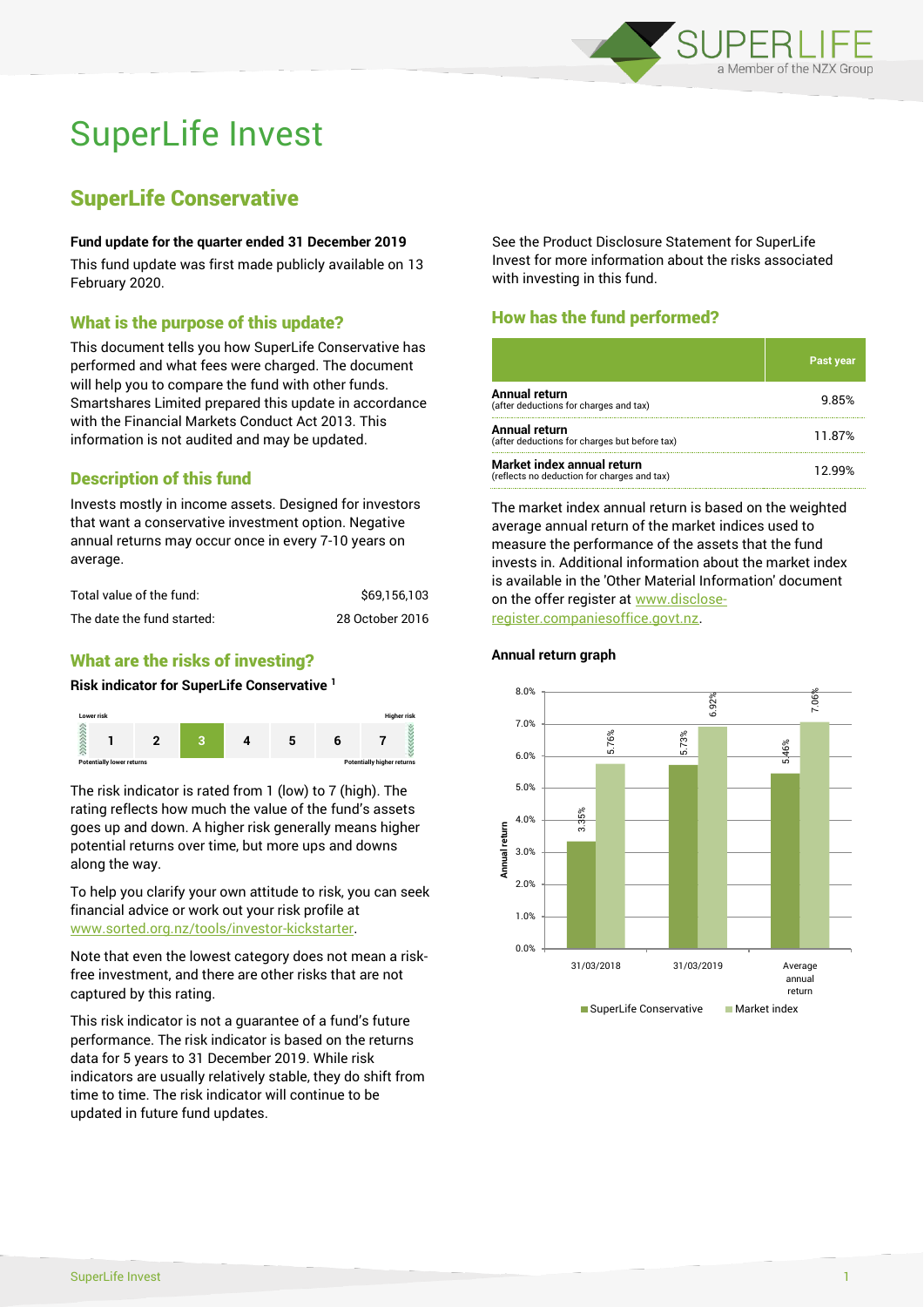

This shows the return after fund charges and tax for each year ending 31 March since the fund started. The last bar shows the average annual return since the fund started, up to 31 December 2019.

**Important:** This does not tell you how the fund will perform in the future.

Returns in this update are after tax at the highest prescribed investor rate (PIR) of tax for an individual New Zealand resident. Your tax may be lower.

#### What fees are investors charged?

Investors in SuperLife Conservative are charged fund charges. In the year to 31 March 2019 these were:

|                                                       | % per annum of fund's<br>net asset value |  |
|-------------------------------------------------------|------------------------------------------|--|
| <b>Total fund charges</b>                             | 0.47%                                    |  |
| Which are made up of:                                 |                                          |  |
| <b>Total management and administration</b><br>charges | 0.47%                                    |  |
| Including:                                            |                                          |  |
| Manager's basic fee                                   | 0.38%                                    |  |
| Other management and<br>administration charges        | 0.09%                                    |  |
| Other charges                                         | Dollar amount per investor               |  |
| Administration fee                                    | \$12 per annum                           |  |

Investors may also be charged individual action fees for specific actions or decisions (for example, if an investor has a financial adviser and has agreed to pay a fee to the adviser for providing financial advice). See the Product Disclosure Statement for SuperLife Invest for more information about those fees.

Small differences in fees and charges can have a big impact on your investment over the long term.

GST is included in the fund charges set out above.

#### Example of how this applies to an investor

Jess had \$10,000 in the fund and did not make any further contributions. At the end of the year, Jess received a return after fund charges were deducted of \$985 (that is 9.85% of her initial \$10,000). Jess paid other charges of \$12. This gives Jess a total return after tax of \$973 for the year.

#### What does the fund invest in?

#### **Actual investment mix**

This shows the types of assets that the fund invests in.



#### **Target investment mix**

This shows the mix of assets that the fund generally intends to invest in.

| <b>Asset Category</b>        | <b>Target asset mix</b> |
|------------------------------|-------------------------|
| Cash and cash equivalents    | 1.00%                   |
| New Zealand fixed interest   | 24.00%                  |
| International fixed interest | 45.00%                  |
| Australasian equities        | 6.50%                   |
| International equities       | 16.00%                  |
| Listed property              | 7.50%                   |
| Unlisted property            |                         |
| Commodities                  |                         |
| Other                        |                         |